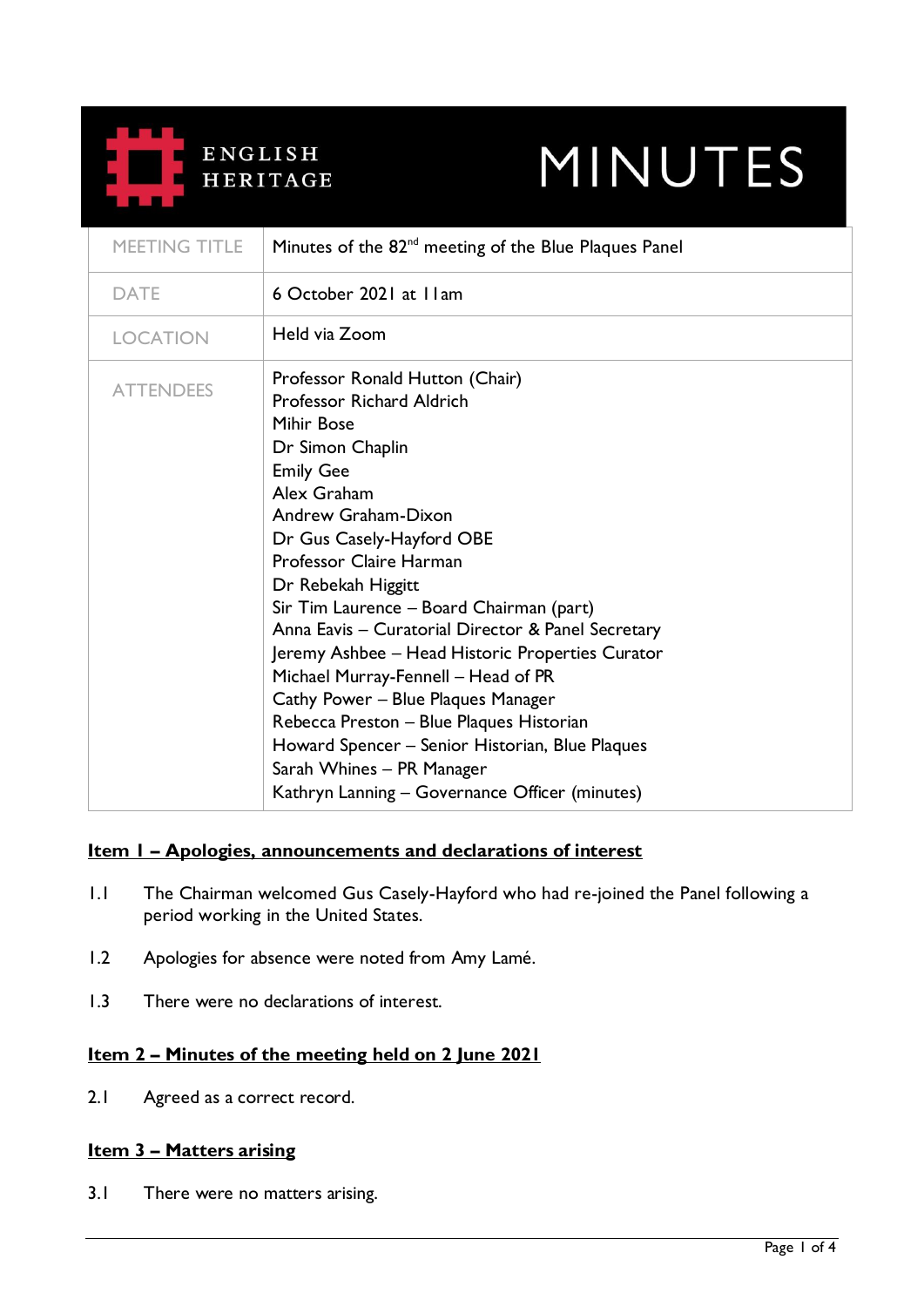### **Item 4 – Secretary's report (oral)**

- 4.1 Anna Eavis advised that, since the last meeting, plaques had been installed to:
	- $\circ$  Jean Muir, dressmaker and designer
	- o Dr James Samuel Risien Russel, pioneering nurologist
	- o Sir Kenneth Clark, historian and broadcaster
	- o Jim Hanson, creator of The Muppets
	- o Lady Diana Spencer, Later Princess of Wales
	- o Ellen and William Craft, refugees from slavery and campaigners for its abolition
- 4.2 She thanked staff for their hard work in arranging these installations, in particular Sara Whines for achieving such good media coverage. She also thanked those Panel members who had been able to support the events. Each new plaque recipient would have a profile on the English Heritage website and links would be circulated to Panel members in due course. An English Heritage podcast on the Crafts had also been created by Howard Spencer and the plaque proposer.
- 4.3 Sir Tim Laurence, Board Chairman, had spoken at the blue plaque event for Lady Diana Spencer and commented that it had been a very well organised and happy occasion.
- 4.4 Following widespread media coverage, the online profile for Enid Blyton had been reviewed and amended to present a fuller picture of her life and career, whilst still referring to criticism by others of some of her views.
- 4.5 Howard Spencer had spoken at the Society of Antiquaries about the legacies of colonialism and the Empire in relation to the blue plaques scheme and agreed to share his speaking notes with Mihir Bose. He had also been involved in the production of a simple guide on how to nominate people for blue plaques, as part of the Shout out Loud project.
- 4.6 Anna Eavis also cautioned against deferring decisions on borderline nominations for 5 years as this could raise hopes. She suggested that, if Panel members felt someone was not yet eligible for a plaque, but that they may become so in time, they should recommend resubmission in no less than 10 years.

## **Item 5 – PR Update**

5.1 The Panel noted the PR Update.

#### **Item 6 – Blue Plaques Programme - Progress Report**

6.1 The Panel noted the progress of the 2021 plaques programme and that the next unveiling, on 20 October, would be for Helena Normanton, barrister and advocate for women's rights. Cathy Power asked Panel members to let her have any suggestions for who might be involved in the 2022 programme.

## **Item 7 – Criteria for the evaluation of Blue Plaque proposals**

7.1 The Panel discussed whether the public perception of the blue plaque scheme was just that it recognised famous people or whether it was clear that it also recognised those who had made a significant contribution in their field. Anna Eavis agreed that staff would review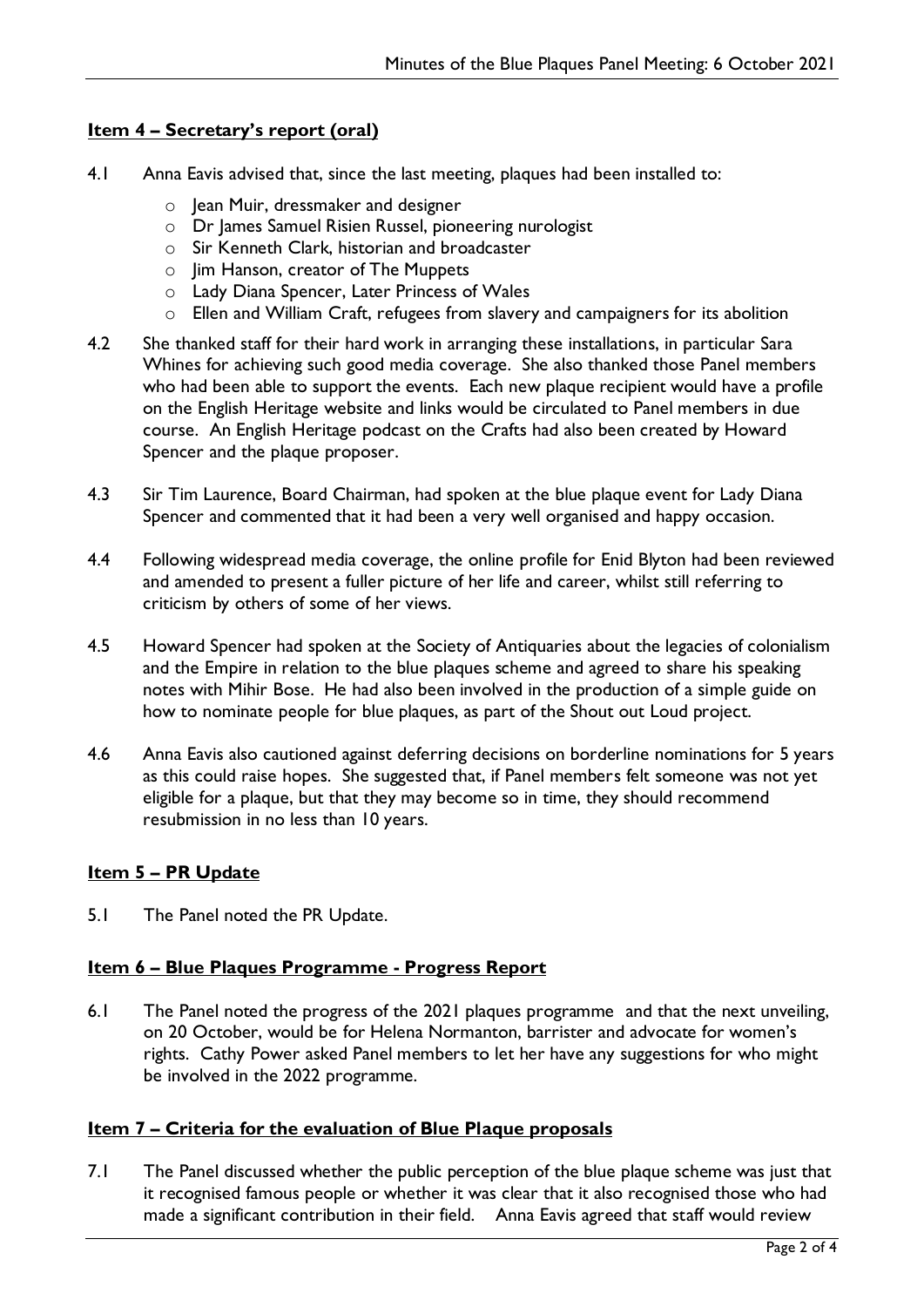the criteria but did not anticipate needing to make any changes. She felt it would be sensible to consider how to better publicise the full scope of the scheme.

#### **Item 8 – Preliminary considerations**

8.1 Under its terms of reference, the Blue Plaques Panel advises English Heritage on the erection of Blue Plaques. The Panel considered 24 preliminary reports as follows:

#### **Jack Lindsay (1900-1990)**

The Panel's decision was not to shortlist.

**Thomas Anstey Guthrie (1856-1934) and Leonard George Guthrie (1858-1918)**

The Panel's decision was not to shortlist.

**Penelope Fitzgerald (1916-2000)**

The Panel's decision was not to shortlist.

## **Ercole James Parlanti (1871-1955)**

The Panel's decision was not to shortlist.

**Sir Joseph Swan (1828-1914)** The Panel's decision was to shortlist.

#### **Marc Bolan (1947-1977)**

The Panel's decision was to shortlist. Several members indicated a preference for the plaque to be installed at the Stoke Newington address.

#### **Odette Sansom (1912-1995)**

The Panel's decision was to shortlist.

#### **Philip Harben (1906-1970)**

The Panel's decision was not to shortlist.

**Jennifer Vyvyan (1925-1974)** The Panel's decision was not to shortlist.

**Fortunino Matania (1988-1963)** The Panel's decision was not to shortlist.

**Max Waechter (1837-1924)** The Panel's decision was not to shortlist.

**Anna Kavan (1901-1968)** The Panel's decision was not to shortlist.

## **Nigel Balchin (1908-1970)**

The Panel's decision was not to shortlist.

## **Noreen Jean (Jill) Craigie (1911-1999)**

The Panel's decision was to shortlist.